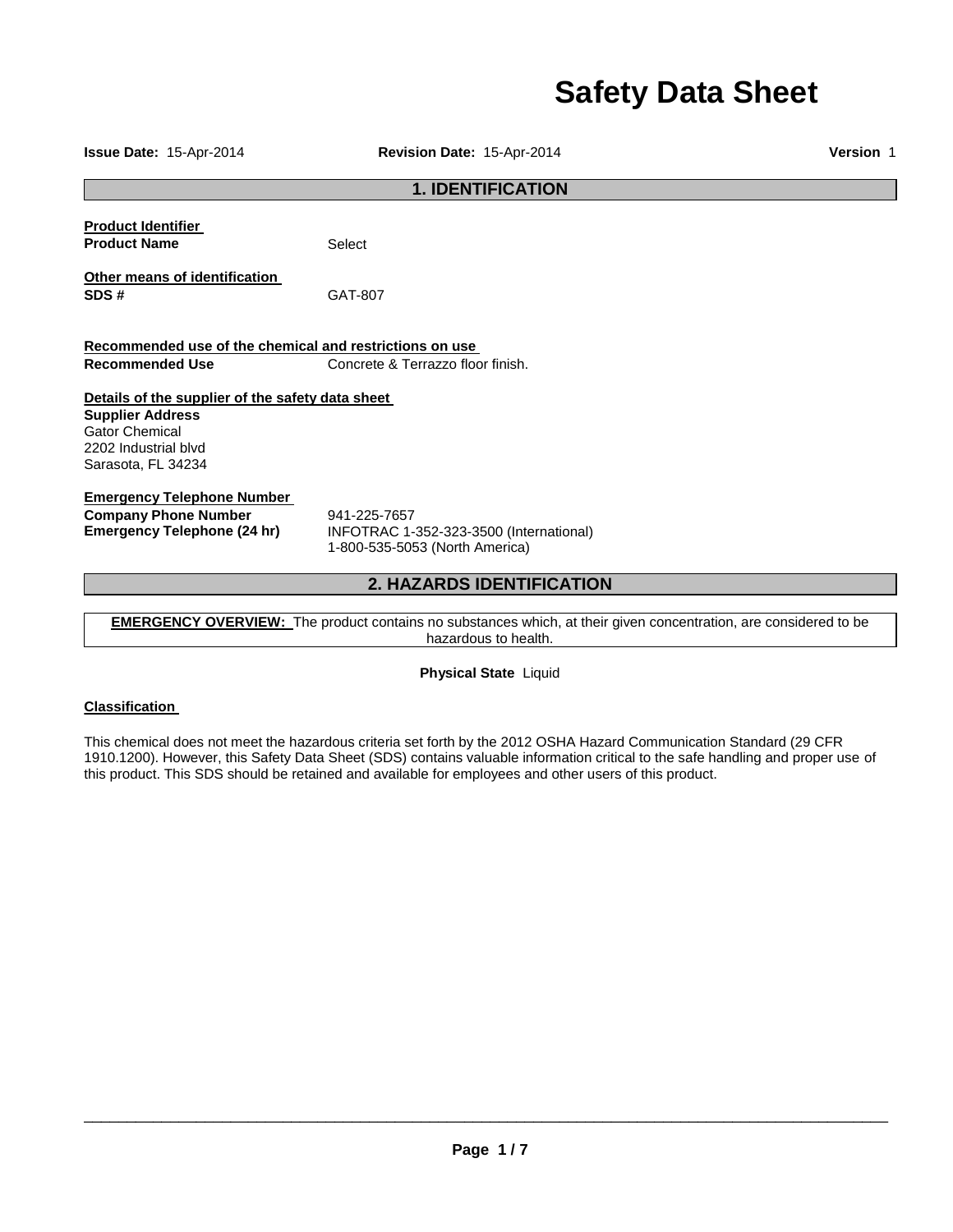## \_\_\_\_\_\_\_\_\_\_\_\_\_\_\_\_\_\_\_\_\_\_\_\_\_\_\_\_\_\_\_\_\_\_\_\_\_\_\_\_\_\_\_\_\_\_\_\_\_\_\_\_\_\_\_\_\_\_\_\_\_\_\_\_\_\_\_\_\_\_\_\_\_\_\_\_\_\_\_\_\_\_\_\_\_\_\_\_\_\_\_\_\_ **3. COMPOSITION/INFORMATION ON INGREDIENTS**

| <b>Chemical Name</b>       | <b>CAS No</b> | Weight-% |
|----------------------------|---------------|----------|
| tributoxyethyl phosphate   | 78-51-3       | 1-5      |
| Styrene Acrylic Copolymer  | Proprietary   | $5 - 15$ |
| 2-(2-ethoxyethoxy) ethanol | 111-90-0      | $3 - 7$  |
| Zinc Ammonium Chloride     | 38714-47-5    | $1 - 5$  |
| Urethane Emulsion          |               | 1-5      |

\*\*If Chemical Name/CAS No is "proprietary" and/or Weight-% is listed as a range, the specific chemical identity and/or percentage of composition has been withheld as a trade secret.\*\*

# **4. FIRST-AID MEASURES**

#### **First Aid Measures**

| <b>Eye Contact</b>                  | Rinse thoroughly with plenty of water for at least 15 minutes, lifting lower and upper eyelids.<br>Consult a physician. |
|-------------------------------------|-------------------------------------------------------------------------------------------------------------------------|
| <b>Skin Contact</b>                 | Wash off immediately with plenty of water for at least 15 minutes.                                                      |
| <b>Inhalation</b>                   | Remove to fresh air.                                                                                                    |
| Ingestion                           | Clean mouth with water and drink afterwards plenty of water.                                                            |
| Most important symptoms and effects |                                                                                                                         |
| <b>Symptoms</b>                     | Direct contact may cause temporary redness and discomfort.                                                              |
|                                     | Indication of any immediate medical attention and special treatment needed                                              |
| <b>Notes to Physician</b>           | Treat symptomatically.                                                                                                  |

# **5. FIRE-FIGHTING MEASURES**

#### **Suitable Extinguishing Media**

Use extinguishing measures that are appropriate to local circumstances and the surrounding environment.

**Unsuitable Extinguishing Media** Not determined.

## **Specific Hazards Arising from the Chemical**

Not determined.

# **Protective equipment and precautions for firefighters**

As in any fire, wear self-contained breathing apparatus pressure-demand, MSHA/NIOSH (approved or equivalent) and full protective gear.

# **6. ACCIDENTAL RELEASE MEASURES**

#### **Personal precautions, protective equipment and emergency procedures**

**Personal Precautions Use personal protective equipment as required.** 

#### **Methods and material for containment and cleaning up**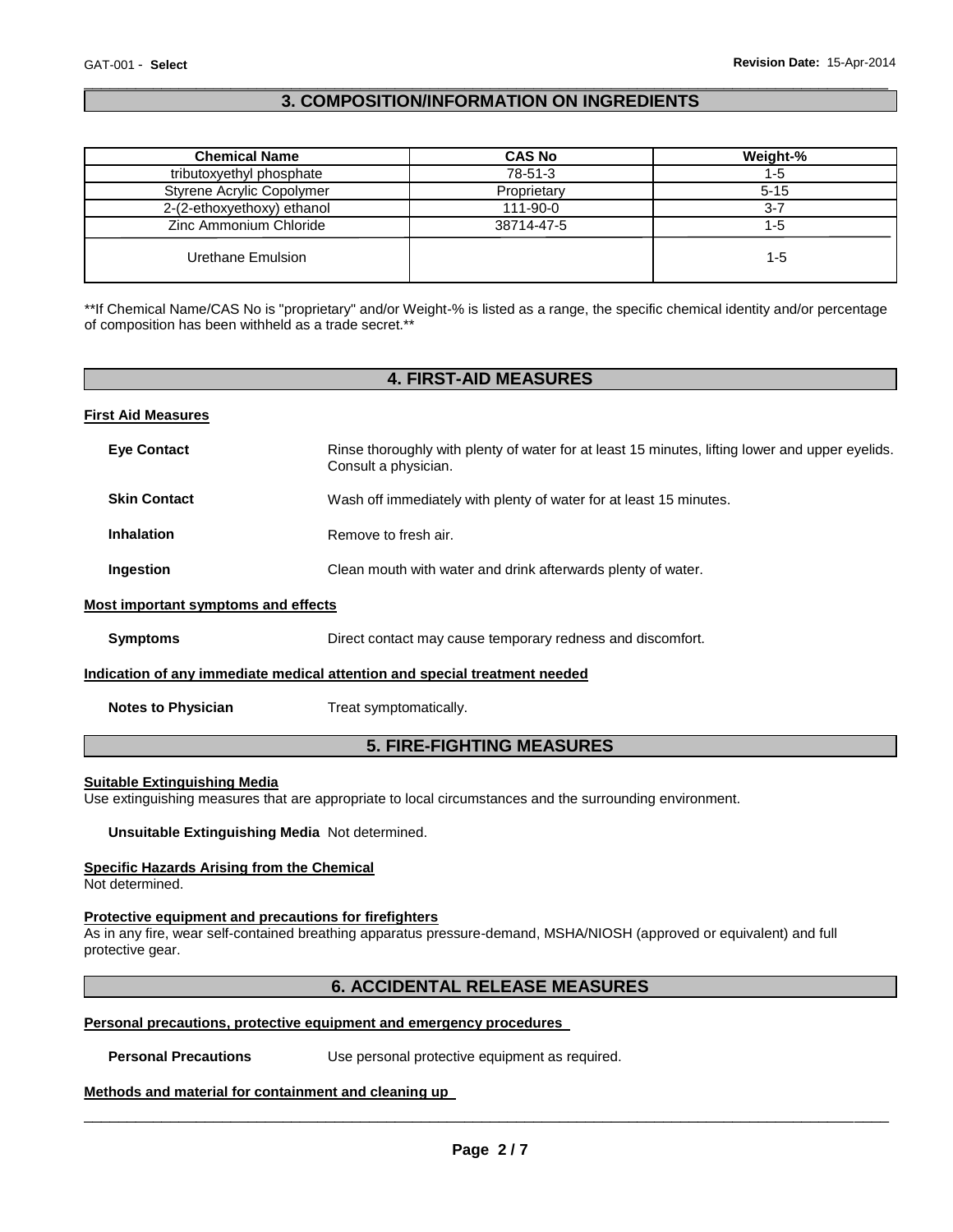L

| <b>Methods for Containment</b>                               | Prevent further leakage or spillage if safe to do so.                    |
|--------------------------------------------------------------|--------------------------------------------------------------------------|
| <b>Methods for Clean-Up</b>                                  | Keep in suitable, closed containers for disposal.                        |
|                                                              | 7. HANDLING AND STORAGE                                                  |
| <b>Precautions for safe handling</b>                         |                                                                          |
| <b>Advice on Safe Handling</b>                               | Handle in accordance with good industrial hygiene and safety practice.   |
| Conditions for safe storage, including any incompatibilities |                                                                          |
| <b>Storage Conditions</b>                                    | Keep containers tightly closed in a dry, cool and well-ventilated place. |
| <b>Incompatible Materials</b>                                | None known based on information supplied.                                |
|                                                              |                                                                          |

# **8. EXPOSURE CONTROLS/PERSONAL PROTECTION**

\_\_\_\_\_\_\_\_\_\_\_\_\_\_\_\_\_\_\_\_\_\_\_\_\_\_\_\_\_\_\_\_\_\_\_\_\_\_\_\_\_\_\_\_\_\_\_\_\_\_\_\_\_\_\_\_\_\_\_\_\_\_\_\_\_\_\_\_\_\_\_\_\_\_\_\_\_\_\_\_\_\_\_\_\_\_\_\_\_\_\_\_\_

#### **Exposure Guidelines**

| <b>Chemical Name</b>                | <b>ACGIH TLV</b> | <b>OSHA PEL</b>                      | <b>NIOSH IDLH</b>           |
|-------------------------------------|------------------|--------------------------------------|-----------------------------|
| Dipropylene Glycol Monomethyl Ether | STEL: 150 ppm    | TWA: 100 ppm                         | IDLH: 600 ppm               |
| (DPM)                               | TWA: 100 ppm     | TWA: 600 mg/m $^{\circ}$             | TWA: 100 ppm                |
| 34590-94-8                          |                  | (vacated) TWA: 100 ppm               | TWA: 600 mg/m <sup>3</sup>  |
|                                     |                  | (vacated) TWA: 600 mg/m <sup>3</sup> | STEL: 150 ppm               |
|                                     |                  | (vacated) STEL: 150 ppm              | STEL: 900 mg/m <sup>3</sup> |
|                                     |                  | (vacated) STEL: 900 mg/m $3$         |                             |
|                                     |                  | (vacated) S*                         |                             |
|                                     |                  |                                      |                             |

#### **Appropriate engineering controls**

**Engineering Controls Apply technical measures to comply with the occupational exposure limits.** 

## **Individual protection measures, such as personal protective equipment**

| <b>Eye/Face Protection</b>      | Avoid contact with eyes.                                   |
|---------------------------------|------------------------------------------------------------|
| <b>Skin and Body Protection</b> | Wear suitable protective clothing.                         |
| <b>Respiratory Protection</b>   | Ensure adequate ventilation, especially in confined areas. |

**General Hygiene Considerations** Handle in accordance with good industrial hygiene and safety practice.

## **9. PHYSICAL AND CHEMICAL PROPERTIES**

#### **Information on basic physical and chemical properties**

**Physical State Contract Exercise State Contract Exercise State Liquid Appearance Appearance Not determined Odor Metallistic Metallistic Metallistic Metallistic Metallistic Color <b>Color Color Not determined Color Color Not determined Color Not determined Color Not determined Col** 

**Property Construction Values Construction Values Remarks • Method pH** Not determined<br> **Melting Point/Freezing Point** Not determined **Melting Point/Freezing Point Mot determined Boiling Point/Boiling Range Mot determined Boiling Point/Boiling Range<br>Flash Point Evaporation Rate** 

**Not determined**<br>Not determined

**Odor Threshold**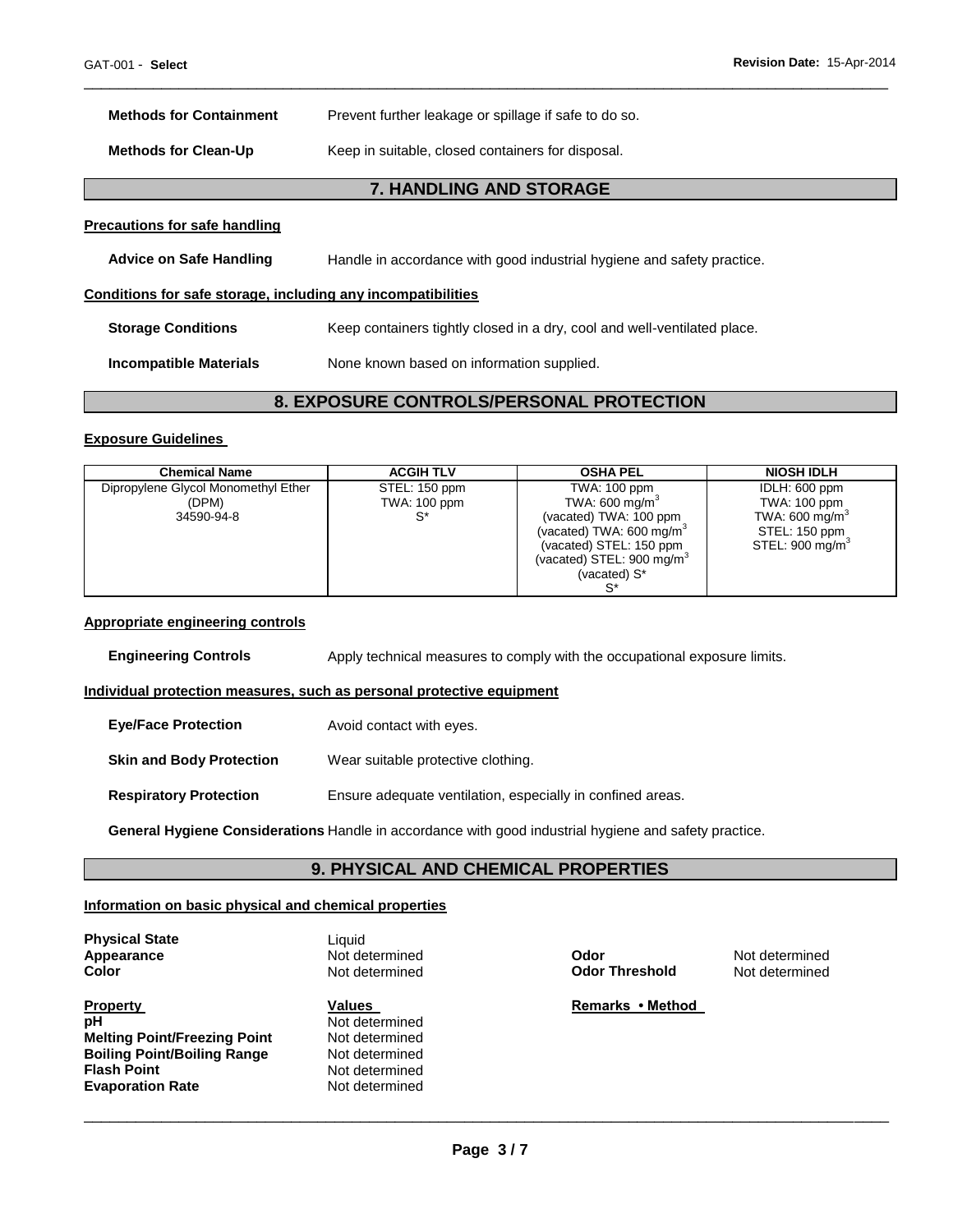| <b>Flammability (Solid, Gas)</b> | Not determined |
|----------------------------------|----------------|
| <b>Upper Flammability Limits</b> | Not determined |
| <b>Lower Flammability Limit</b>  | Not determined |
| <b>Vapor Pressure</b>            | Not determined |
| <b>Vapor Density</b>             | Not determined |
| <b>Specific Gravity</b>          | Not determined |
| <b>Water Solubility</b>          | Not determined |
| Solubility in other solvents     | Not determined |
| <b>Partition Coefficient</b>     | Not determined |
| <b>Auto-ignition Temperature</b> | Not determined |
| <b>Decomposition Temperature</b> | Not determined |
| <b>Kinematic Viscosity</b>       | Not determined |
| <b>Dynamic Viscosity</b>         | Not determined |
| <b>Explosive Properties</b>      | Not determined |
| <b>Oxidizing Properties</b>      | Not determined |

# **10. STABILITY AND REACTIVITY**

#### **Reactivity**

Not reactive under normal conditions.

#### **Chemical Stability**

Stable under recommended storage conditions.

#### **Possibility of Hazardous Reactions**

None under normal processing.

#### **Conditions to Avoid**

Keep out of reach of children.

#### **Incompatible Materials**

None known based on information supplied.

## **Hazardous Decomposition Products**

None known based on information supplied.

# **11. TOXICOLOGICAL INFORMATION**

#### **Information on likely routes of exposure**

| <b>Product Information</b> |                                                 |
|----------------------------|-------------------------------------------------|
| <b>Eve Contact</b>         | May cause temporary irritation on eye contact.  |
| <b>Skin Contact</b>        | May cause temporary irritation on skin contact. |
| <b>Inhalation</b>          | Avoid breathing vapors or mists.                |
| Ingestion                  | Do not taste or swallow.                        |

#### **Component Information**

| <b>Chemical Name</b>                              | Oral LD50            | <b>Dermal LD50</b>                                         | <b>Inhalation LC50</b>               |
|---------------------------------------------------|----------------------|------------------------------------------------------------|--------------------------------------|
| tributoxyethyl phosphate<br>78-51-3               | $=$ 3000 mg/kg (Rat) | $>$ 5000 mg/kg (Rabbit)                                    | $> 6.4$ mg/L (Rat) 4 h               |
| Di(ethylene glycol) ethyl ether<br>$111 - 90 - 0$ | $= 1920$ mg/kg (Rat) | $= 4200 \mu L/kg$ (Rabbit) = 6 mL/kg (<br>Rat <sup>'</sup> | $>$ 5240 mg/m <sup>3</sup> (Rat) 4 h |
| Glycol ether TPM<br>25498-49-1                    | $=$ 3184 mg/kg (Rat) | $= 15440$ mg/kg (Rabbit)                                   | $\sim$                               |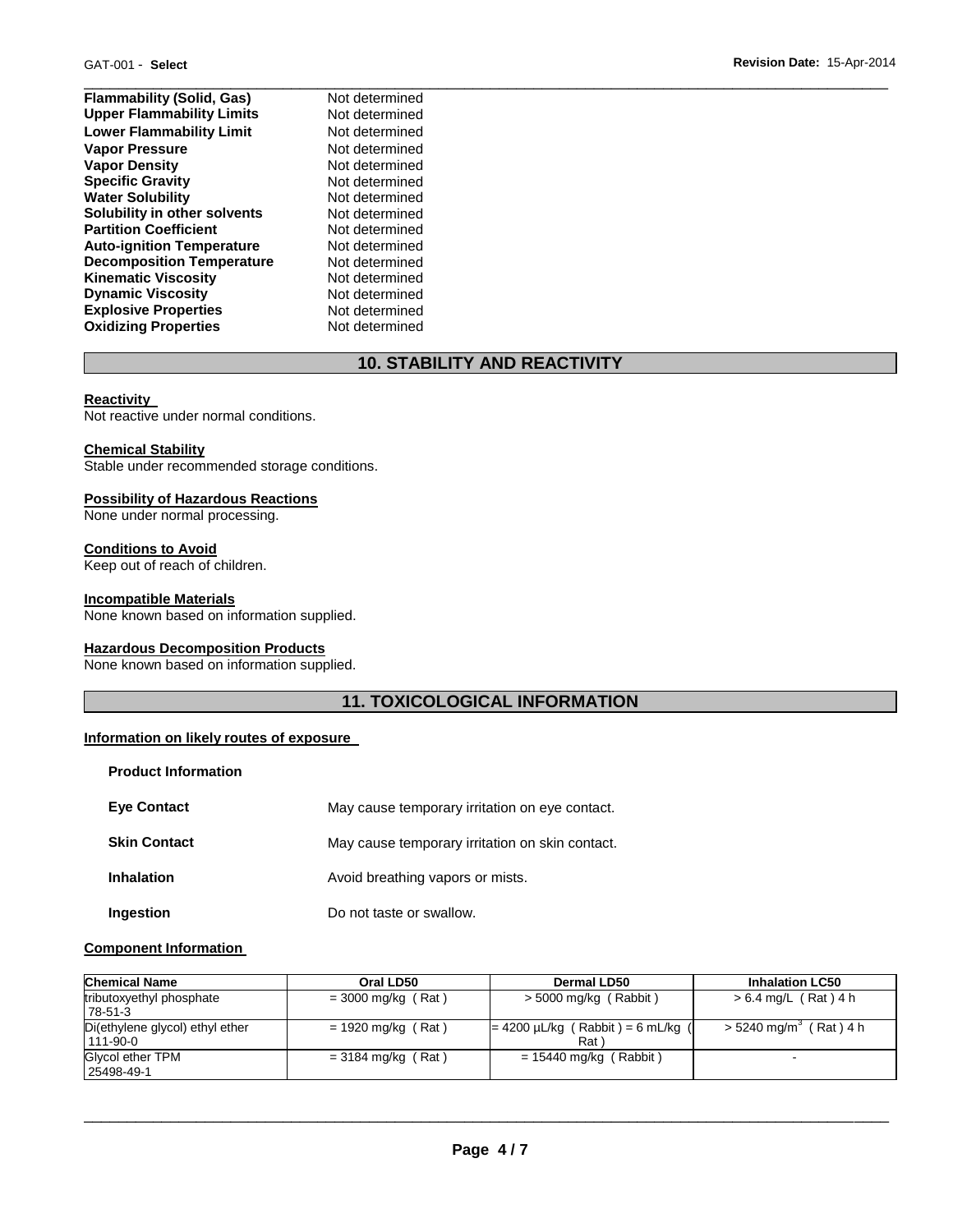| Dipropylene Glycol Monomethyl | = 5230 mg/kg (Rat) | = 9500 mg/kg (Rabbit) |  |
|-------------------------------|--------------------|-----------------------|--|
| Ether (DPM)                   |                    |                       |  |
| 34590-94-8                    |                    |                       |  |

## **Information on physical, chemical and toxicological effects**

**Symptoms** Please see section 4 of this SDS for symptoms.

## **Delayed and immediate effects as well as chronic effects from short and long-term exposure**

**Carcinogenicity** This product does not contain any carcinogens or potential carcinogens as listed by OSHA, IARC or NTP.

#### **Numerical measures of toxicity**

Not determined

# **12. ECOLOGICAL INFORMATION**

#### **Ecotoxicity**

An environmental hazard cannot be excluded in the event of unprofessional handling or disposal.

## **Component Information**

| <b>Chemical Name</b>      | Algae/aquatic plants | <b>Fish</b>                  | Toxicity to    | <b>Crustacea</b>          |
|---------------------------|----------------------|------------------------------|----------------|---------------------------|
|                           |                      |                              | microorganisms |                           |
| tributoxyethyl phosphate  |                      | 10.4 - 12.0: 96 h Pimephales |                |                           |
| 78-51-3                   |                      | promelas mg/L LC50 flow-     |                |                           |
|                           |                      | through                      |                |                           |
| Di(ethylene glycol) ethyl |                      | 11400 - 15700: 96 h          |                | 3940 - 4670: 48 h Daphnia |
| ether                     |                      | Oncorhynchus mykiss mg/L     |                | magna mg/L EC50           |
| 111-90-0                  |                      | LC50 flow-through 11600 -    |                |                           |
|                           |                      | 16700: 96 h Pimephales       |                |                           |
|                           |                      | promelas mg/L LC50 flow-     |                |                           |
|                           |                      | through 10000: 96 h          |                |                           |
|                           |                      | Lepomis macrochirus mg/L     |                |                           |
|                           |                      | LC50 static 19100 - 23900:   |                |                           |
|                           |                      | 96 h Lepomis macrochirus     |                |                           |
|                           |                      | mg/L LC50 flow-through       |                |                           |
|                           |                      | 13400: 96 h Salmo gairdneri  |                |                           |
|                           |                      | mg/L LC50 flow-through       |                |                           |
| Glycol ether TPM          |                      | 11619: 96 h Pimephales       |                | 10: 48 h Daphnia magna    |
| 25498-49-1                |                      | promelas mg/L LC50 static    |                | mg/L EC50                 |
| Dipropylene Glycol        |                      | 10000: 96 h Pimephales       |                | 1919: 48 h Daphnia magna  |
| Monomethyl Ether (DPM)    |                      | promelas mg/L LC50 static    |                | mg/L LC50                 |
| 34590-94-8                |                      |                              |                |                           |

#### **Persistence/Degradability**

Not determined.

#### **Bioaccumulation**

Not determined.

#### **Mobility**

| <b>Chemical Name</b>                      | <b>Partition Coefficient</b> |
|-------------------------------------------|------------------------------|
| tributoxyethyl phosphate                  | 4.78                         |
| 78-51-3                                   |                              |
| Dipropylene Glycol Monomethyl Ether (DPM) | $-0.064$                     |
| 34590-94-8                                |                              |
| Di(ethylene glycol) ethyl ether           | $-0.8$                       |
| $111 - 90 - 0$                            |                              |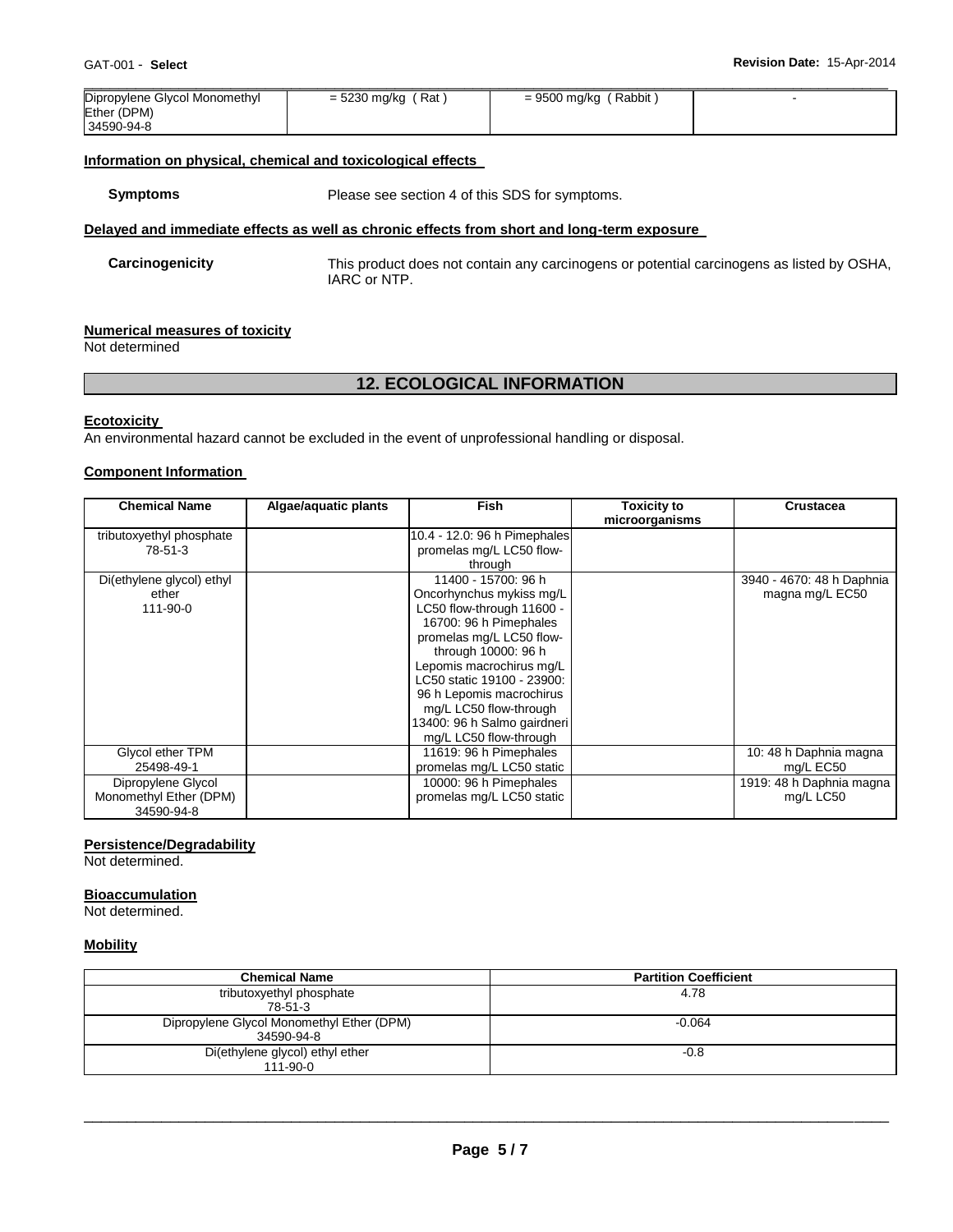# **Other Adverse Effects**

Not determined

# **13. DISPOSAL CONSIDERATIONS**

\_\_\_\_\_\_\_\_\_\_\_\_\_\_\_\_\_\_\_\_\_\_\_\_\_\_\_\_\_\_\_\_\_\_\_\_\_\_\_\_\_\_\_\_\_\_\_\_\_\_\_\_\_\_\_\_\_\_\_\_\_\_\_\_\_\_\_\_\_\_\_\_\_\_\_\_\_\_\_\_\_\_\_\_\_\_\_\_\_\_\_\_\_

| <b>Waste Treatment Methods</b> |                                                                                                        |
|--------------------------------|--------------------------------------------------------------------------------------------------------|
| <b>Disposal of Wastes</b>      | Disposal should be in accordance with applicable regional, national and local laws and<br>regulations. |
| <b>Contaminated Packaging</b>  | Disposal should be in accordance with applicable regional, national and local laws and<br>regulations. |

# **14. TRANSPORT INFORMATION**

| <b>Note</b> | Please see current shipping paper for most up to date shipping information, including<br>exemptions and special circumstances. |
|-------------|--------------------------------------------------------------------------------------------------------------------------------|
| <u>DOT</u>  | Not regulated                                                                                                                  |
| <b>IATA</b> | Not regulated                                                                                                                  |
| <b>IMDG</b> | Not regulated                                                                                                                  |

# **15. REGULATORY INFORMATION**

## **International Inventories**

Not determined

#### **Legend:**

*TSCA - United States Toxic Substances Control Act Section 8(b) Inventory DSL/NDSL - Canadian Domestic Substances List/Non-Domestic Substances List EINECS/ELINCS - European Inventory of Existing Chemical Substances/European List of Notified Chemical Substances ENCS - Japan Existing and New Chemical Substances IECSC - China Inventory of Existing Chemical Substances KECL - Korean Existing and Evaluated Chemical Substances PICCS - Philippines Inventory of Chemicals and Chemical Substances* 

## **US Federal Regulations**

# **SARA 313**

| <b>Chemical Name</b>                                   | <b>CAS No</b>  | Weight-% | <b>SARA 313 - Threshold</b><br>Values % |
|--------------------------------------------------------|----------------|----------|-----------------------------------------|
| Di(ethylene glycol) ethyl ether - 111-90-0             | $111 - 90 - 0$ | ن - ا    |                                         |
| Glycol ether TPM - 25498-49-1                          | 25498-49-1     | ⊩ვ       |                                         |
| Dipropylene Glycol Monomethyl Ether (DPM) - 34590-94-8 | 34590-94-8     | 1-3      |                                         |